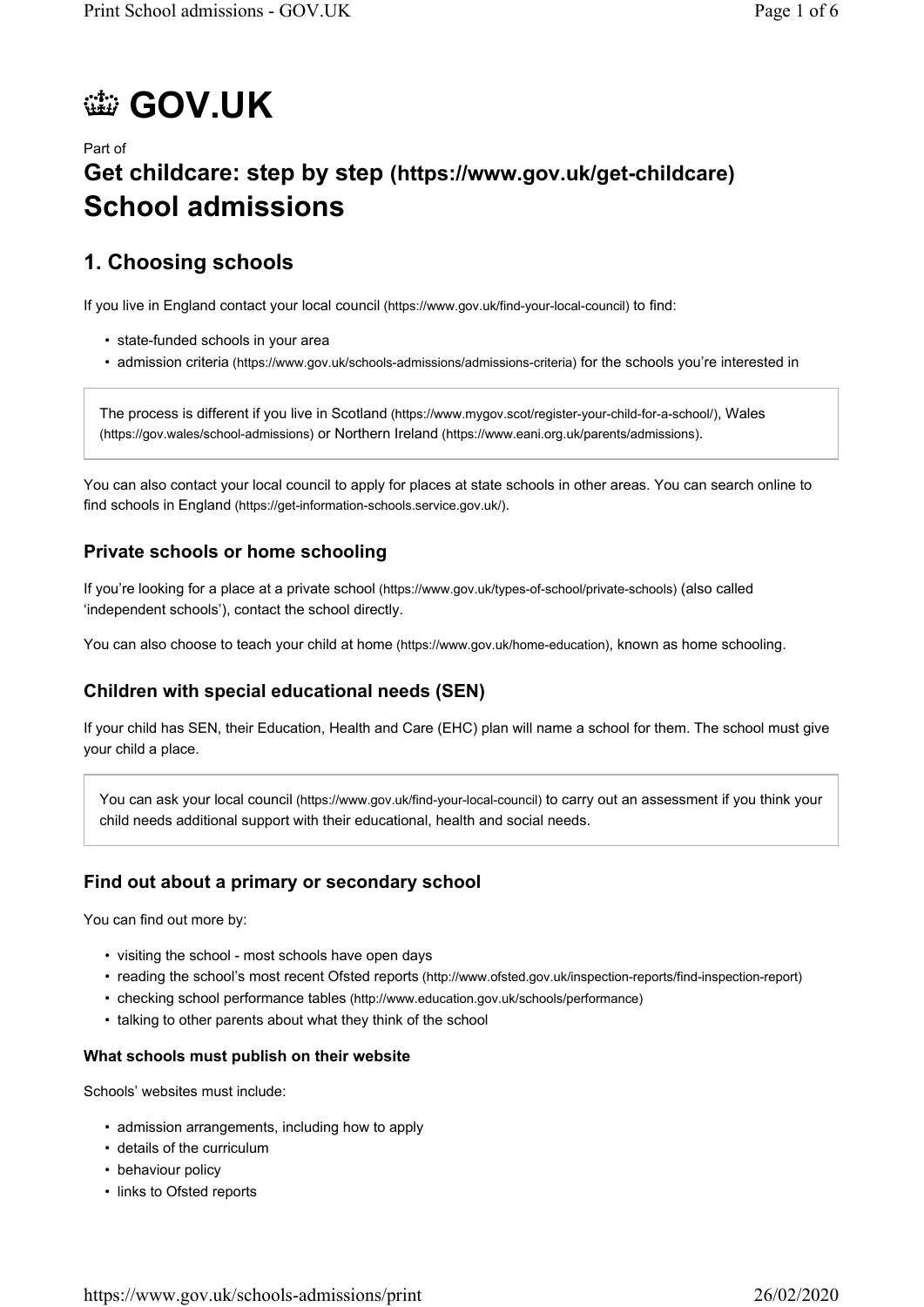- links to performance data
- the school's latest key stage 2 and 4 attainment and progress measures
- their policies for children with special educational needs and disabilities (https://www.gov.uk/children-with-specialeducational-needs)
- the amount of money they get for taking underprivileged children (the 'pupil premium'), what they do with it and the effect it's had

You can also get advice about choosing state-funded schools from your local council (https://www.gov.uk/find-your-localcouncil).

# **2. Admission criteria**

All schools have admission criteria to decide which children get places. The school or local council usually set these.

Admission criteria are different for each school. They may give priority to children:

- who live close to the school
- who have a brother or sister at the school already
- from a particular religion (for faith schools)
- who pass an entrance exam (for selective schools, for example grammar schools)
- who went to a particular primary school (a 'feeder school')
- who are eligible for the pupil premium or the service pupil premium
- whose parent has worked at the school for 2 years or more

Your local council (https://www.gov.uk/find-your-local-council) can give you information about schools' criteria and how to apply.

#### **Children in care**

All state-funded schools must give top priority to admitting children who:

- are in care or being looked after
- have been in care

#### **Complain about unfair admission arrangements**

Contact the Schools Adjudicator (http://www.education.gov.uk/schoolsadjudicator/howwecanhelp/a0076144/how-to-raise-anobjection-to-school-admission-arrangements) if you think a school has unlawful or unfair admission arrangements.

You need to complain by 15 May of the year before you're applying for a place. For example, to complain about admission arrangements for September 2021 the deadline is 15 May 2020.

## **3. School starting age**

Most children start school full-time in the September after they turn 4.

If you do not think your child is ready to start school by then, they can start part-way through the year or part time - as long as they are in full-time education by the time they reach 'compulsory school age'.

#### **Children born in the summer**

Children born between 1 April and 31 August can start the September after they turn 5.

Contact the local council or school to ask for your child to start later. They'll decide if your child should start in reception year or year 1 (https://www.gov.uk/national-curriculum), based on what's in the best interests of your child.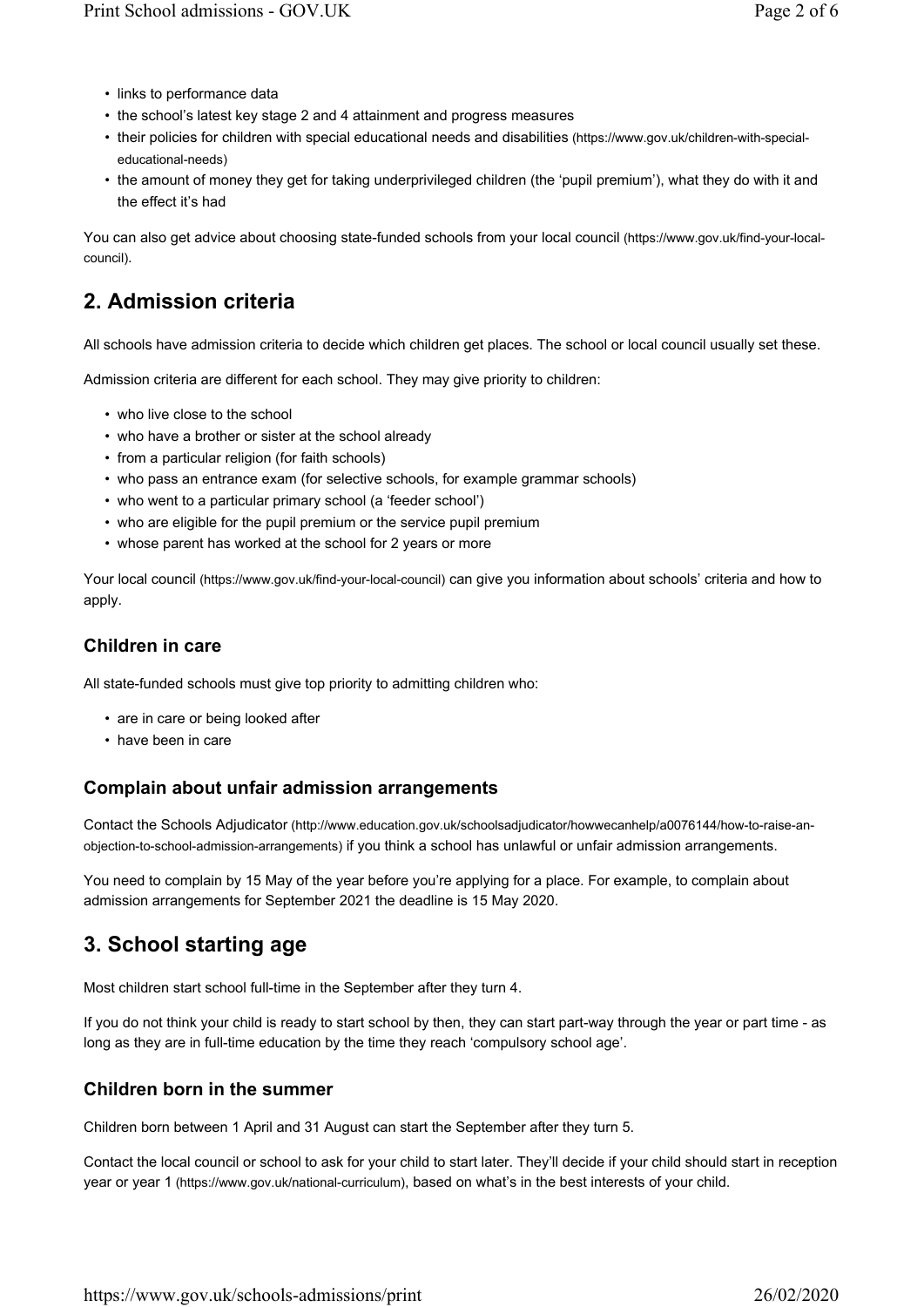## **Compulsory school age**

Your child must start full-time education once they reach compulsory school age. This is on 31 December, 31 March or 31 August following their fifth birthday - whichever comes first. If your child's fifth birthday is on one of those dates then they reach compulsory school age on that date.

For example, if your child reaches compulsory school age on 31 March, they must start full-time education at the beginning of the next term (summer term that year).

Children must stay in full-time education until they reach school leaving age (https://www.gov.uk/know-when-you-can-leaveschool).

All 3 to 4-year-olds in England are entitled to free early education (https://www.gov.uk/help-with-childcare-costs/freechildcare-and-education-for-2-to-4-year-olds) before they start school full time.

# **4. How to apply**

Follow your local council's application process to:

- apply for a primary school place (https://www.gov.uk/apply-for-primary-school-place)
- apply for a secondary school place (https://www.gov.uk/apply-for-secondary-school-place)

You must still apply for a place, even if the school is linked to your child's current nursery, infant or primary school.

Apply directly for:

- a 6th form place at a school or college
- a place at a private school

### **Moving to another area**

You apply through your local council even if you're applying for schools in another council area or you've just moved to England.

If you're applying from another country, contact the local council in the area where you're going to live.

You may need to:

- supply proof of your new address, for example a mortgage or rental agreement or deeds for the property
- prove that you'll live in the area before the start of the next school term

## **Completing the application**

When you fill in the form (online or on paper) you'll be asked to list the schools you're applying for in order of preference.

Listing only one school will not increase your chances of getting a place there.

To get a copy of the application form on paper, contact your local council (https://www.gov.uk/find-your-local-council).

### **When to apply**

Applications open on different days in each local council area. Find out from your local council when applications open for primary (https://www.gov.uk/apply-for-primary-school-place) or secondary (https://www.gov.uk/apply-for-secondary-schoolplace) schools.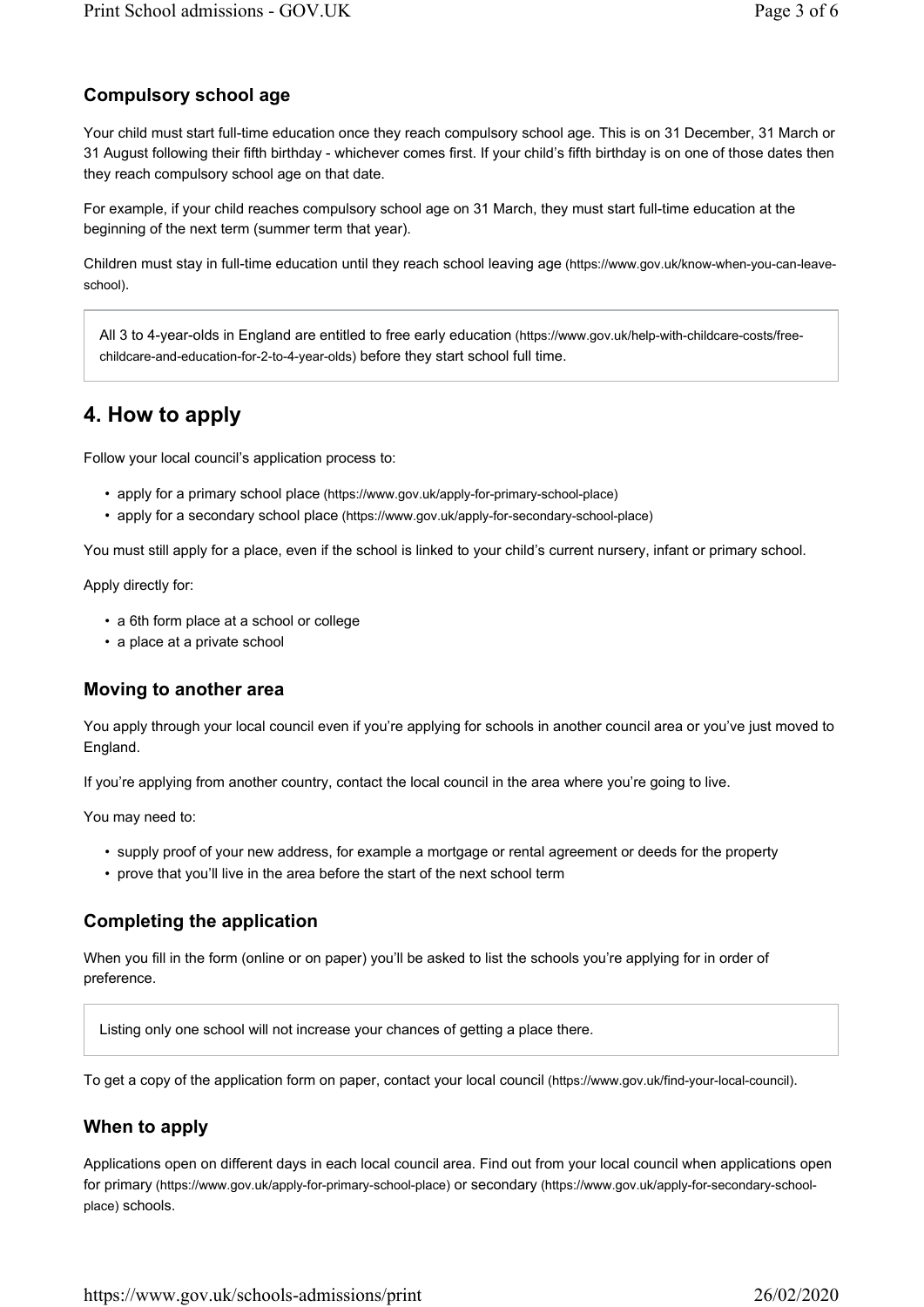### **Application deadlines**

You should apply for:

- a primary school place by 15 January
- a secondary school place by 31 October

Your child is less likely to be offered a place at their chosen schools if you miss the deadline for applications.

## **When you'll find out**

Councils will send offers of school places for:

- primary schools on 16 April
- secondary schools on 1 March

If either date falls on a weekend or a bank holiday, offers are sent the next working day.

You must accept the offer by the deadline given in the offer letter. Otherwise it may be withdrawn and the place given to someone else.

The local council must provide a place at another school, if your child is not offered a place at any of the schools you've applied for. This is usually your nearest school with places still available.

## **Applying after the start of the school year**

Contact your local council (https://www.gov.uk/find-your-local-council) to find out about applying for a school place once the school year has started (known as in-year applications). They can tell you which schools still have places and how to apply.

Once your child has been offered a place, they will usually start school at the beginning of the following term.

# **5. School waiting lists**

If your child does not have a place, contact your local council (https://www.gov.uk/find-your-local-council) for schools with places.

You can also put your child's name down on a waiting list. The 'admission authority' for the school (usually the school itself or the council) must keep a waiting list open for at least the first term of each school year.

Contact the school or your local council if you want your child's name added to a waiting list.

You can add your child's name to a waiting list even if they have been offered a place at another school.

If your child is on a waiting list and the school offers you a place, the admission authority will send you a formal offer. You can still accept the offer even if your child has already started at another school.

# **6. Appealing a school's decision**

You'll be sent a letter with the decision about your child's school. If your child is refused a place, you can appeal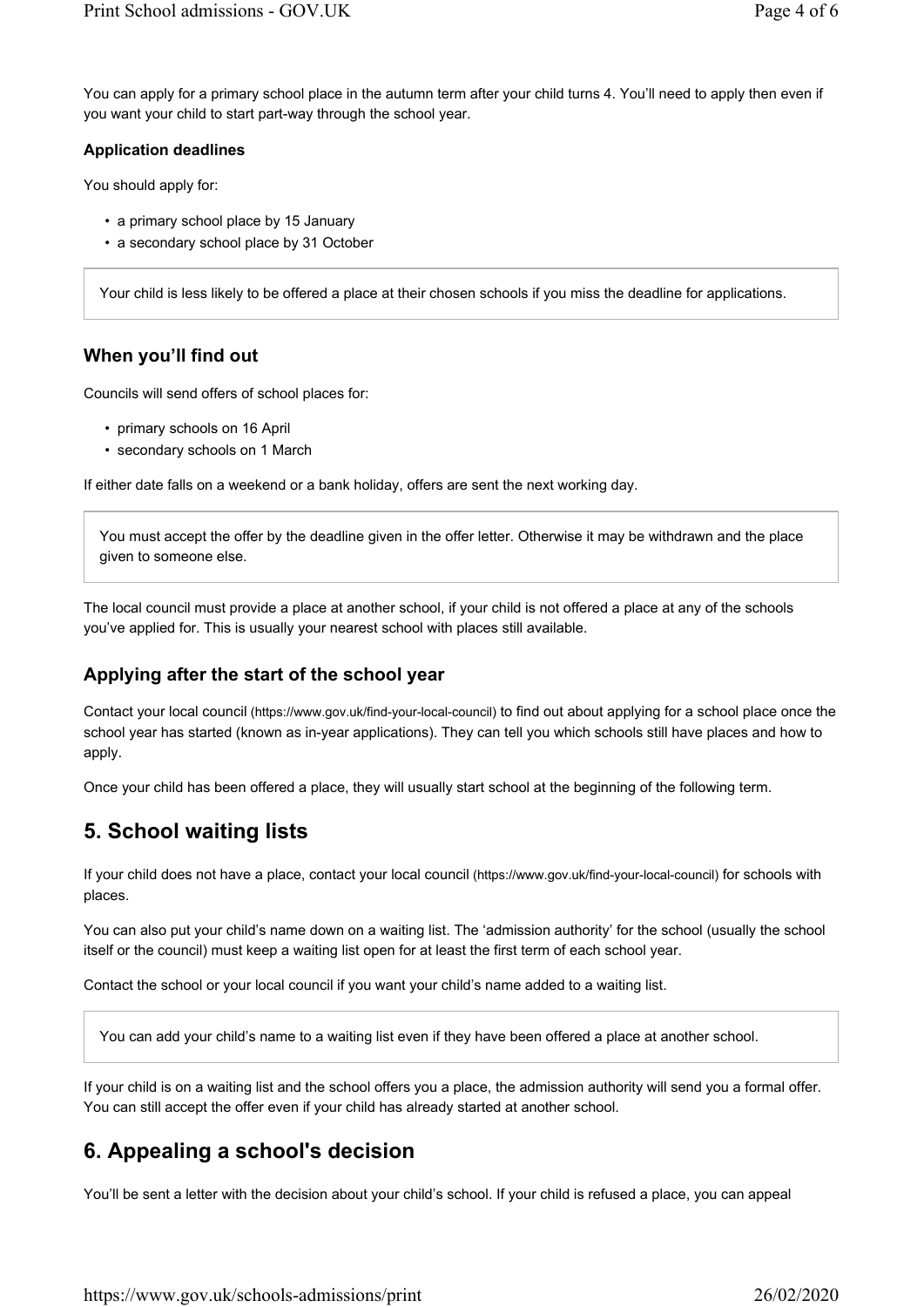against the decision. The letter will tell you how.

You must appeal against each rejection separately. You can only appeal once against each rejection.

#### **Preparing your appeal**

The admission authority for the school must allow you at least 20 school days to appeal from when they send the decision letter.

The admission authority will set a deadline for submitting information and evidence to support your appeal. If you submit anything after the deadline, it might not be considered and may result in delays to your hearing.

Coram Children's Legal Centre (http://www.childrenslegalcentre.com/index.php?page=education\_legal\_practice) may be able to give you advice about appeals.

#### **When the hearing will be**

The admission authority must give you at least 10 school days' notice of the hearing.

Appeals must be heard within 40 school days of the deadline for making an appeal.

#### **What happens at the appeal hearing**

There's a panel of 3 or more people at the appeal hearing. The panel must be independent and must follow the school admission appeals code (https://www.gov.uk/government/publications/school-admissions-appeals-code).

- 1. The admission authority will explain why they turned down your application.
- 2. You'll be able to give your own reasons why your child should be admitted.
- 3. The appeals panel must decide if the school's admission criteria were properly followed and comply with the school admissions code (https://www.gov.uk/government/publications/school-admissions-code--2).
- 4. If the criteria were not properly followed or do not comply with the school admissions code (https://www.gov.uk/government/publications/school-admissions-code--2) your appeal must be upheld.
- 5. If your reasons for your child to be admitted outweigh the school's reasons for not admitting any more children at all, your appeal will be upheld.
- 6. You will usually be sent the decision within 5 school days.

You can read more about school admission appeals (https://www.gov.uk/government/publications/admission-appealsfor-school-places/advice-for-parents-and-guardians-on-school-admission-appeals).

#### **Appeals for infant classes**

You need to go through the same process if you're appealing a decision about an infant class. In reception, year 1 and year 2, the class size is limited to 30. Your application can be turned down if all the classes already have 30 children.

Your appeal could be successful if:

- giving your child a place will not increase the class size above the limit
- the admission arrangements have not been properly followed
- the admission criteria do not comply with the school admissions code (https://www.gov.uk/government/publications/school-admissions-code--2)

## **7. Complain about the appeals process**

You can complain about the way the appeal was carried out, but you can not complain about the decision itself.